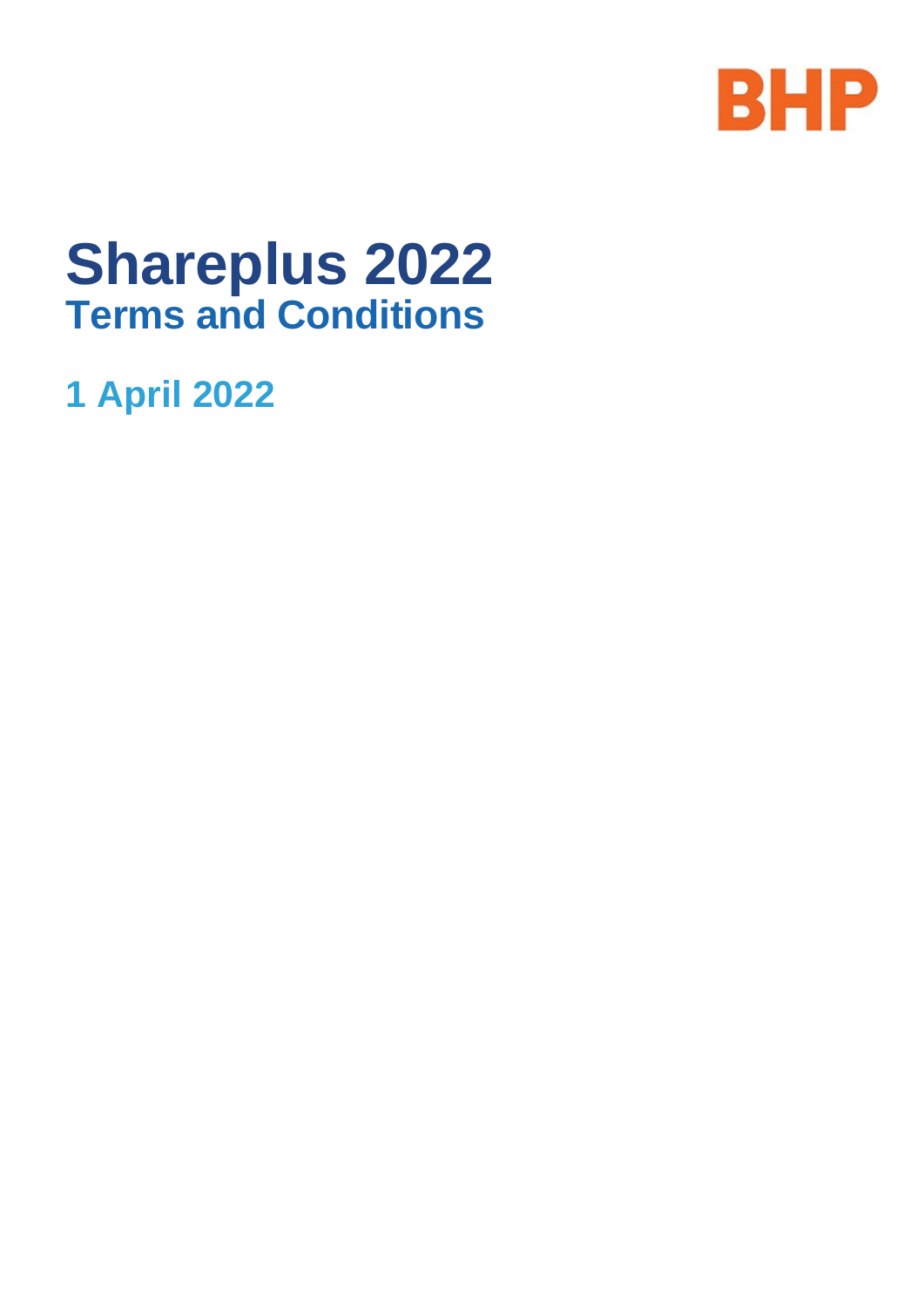# **Contents**

|     | <b>Introduction</b>                                  | 1                       |
|-----|------------------------------------------------------|-------------------------|
| 1.  | General                                              | 1                       |
| 2.  | <b>Eligibility</b>                                   | 1                       |
| 3.  | <b>Plan and Stock Exchange</b>                       | $\overline{2}$          |
| 4.  | <b>Plan Year</b>                                     | $\overline{2}$          |
| 5.  | <b>Enrolment</b>                                     | $\overline{2}$          |
| 6.  | <b>Invitations</b>                                   | $\overline{2}$          |
| 7.  | <b>Contributions</b>                                 | 3                       |
| 8.  | <b>Purchase Dates</b>                                | 3                       |
| 9.  | <b>Acquired Shares</b>                               | 3                       |
| 10. | Holding Period (also known as Qualification Period)  | $\overline{\mathbf{4}}$ |
| 11. | <b>Matched Shares to Acquired Shares</b>             | 4                       |
| 12. | Sale of Acquired Shares and Matched Shares           | 4                       |
| 13. | <b>Tax withholding</b>                               | $\overline{\mathbf{A}}$ |
| 14. | Voting, dividends and other shareholder entitlements | 5                       |
| 15. | <b>Residual contribution balances</b>                | 5                       |
| 16. | <b>Financial assistance</b>                          | 5                       |
| 17. | <b>Leaver Provisions</b>                             | 5                       |
| 18. | <b>Costs and charges</b>                             | 6                       |
| 19. | <b>Miscellaneous</b>                                 | $\overline{7}$          |
| 20. | Power of attorney                                    | $\overline{7}$          |
| 21. | Contracts of employment and other employment rights  | $\overline{7}$          |
| 22. | <b>Privacy and Data protection</b>                   | $\overline{7}$          |
| 23. | <b>Cash Plan</b>                                     | 8                       |
| 24. | <b>Specific country terms</b>                        | 9                       |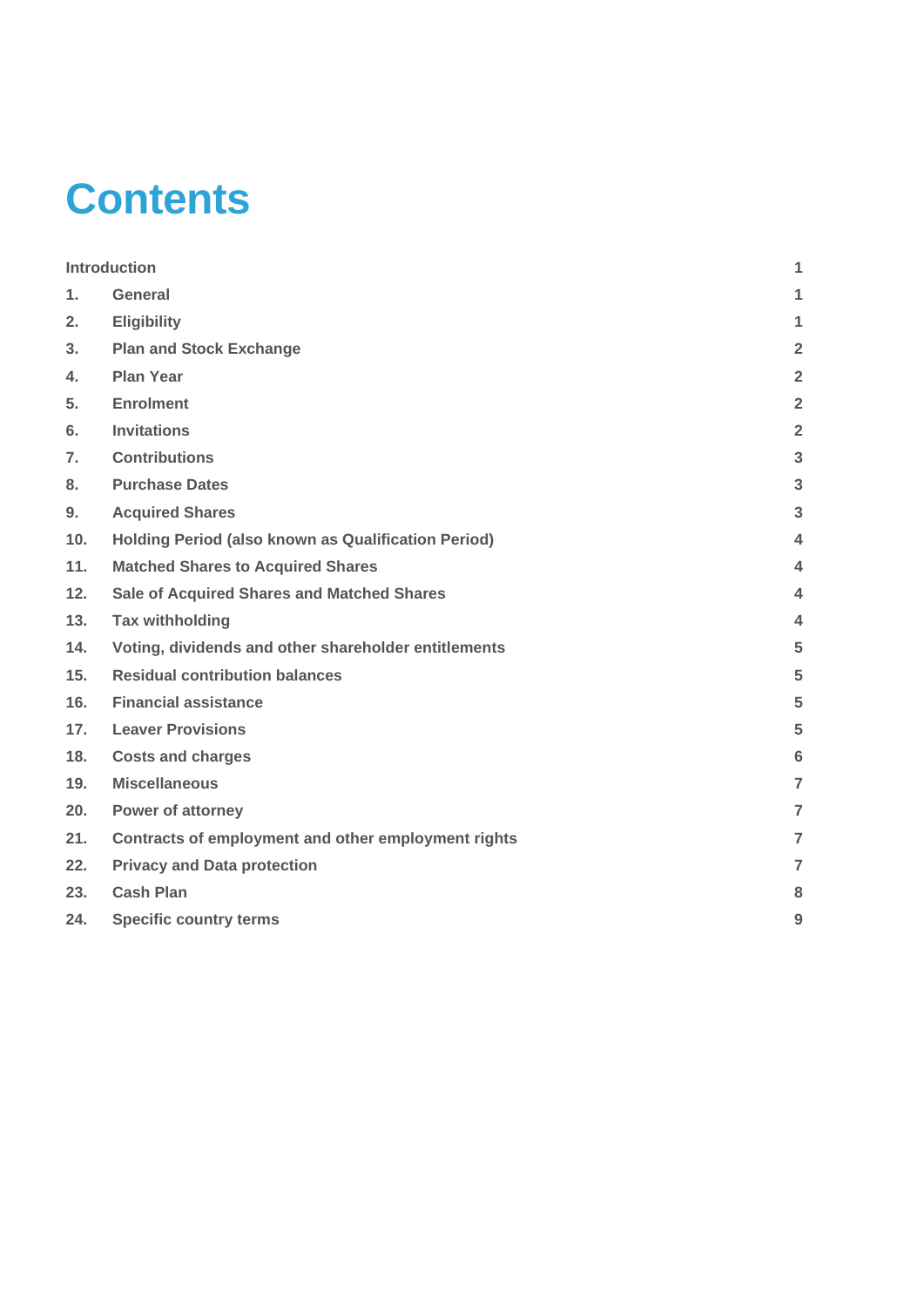## **Shareplus 2022 Terms and Conditions**

## <span id="page-2-0"></span>**Introduction**

**These terms and conditions set out the relevant information relating to the operation of Shareplus for 2022 (Shareplus 2022) and summarise the Plan Rules of the relevant BHP Billiton Group Global Employee Share Plan (the Plan), which governs Shareplus. The Invitation Document, together with these terms and conditions and the Plan Rules, comprise the entire contractual terms and conditions governing the allocation of shares being made to participants that enrol in Shareplus, including participants who are automatically re-enrolled in Shareplus from the prior Plan Year.**

The purpose of the Plan is to offer participants of BHP Group Companies, BHP Group Limited, and any other entity determined by the Executive Leadership Team (**ELT**) (**Group Company**), the opportunity to acquire ordinary shares in BHP Group Limited (**Acquired Shares**), by contributing an amount of post-tax salary (**Contributions**) which will be used to purchase these shares.

It is intended that participants who hold their Acquired Shares for a specified period (**Holding Period**) and who remain employed by BHP at the end of the Holding Period, will be entitled to receive one additional share for each share held (**Matched Shares**) at no additional cost to them.

**By enrolling in Shareplus 2022 or being automatically re-enrolled in Shareplus 2022 (i.e. not ceasing contributions to, or participation in, the Plan), you acknowledge that you consent to the terms and conditions set out in this document (including granting a power of attorney under clause 20).**

**Any advice included in the offer documents provided to participants in relation to their potential participation in Shareplus is general advice only and does not take into account participants' objectives, financial situation and needs. Participants should consider obtaining their own independent financial and tax advice from a person appropriate licensed to provide that advice.** 

#### <span id="page-2-1"></span>**1. General**

- a. A copy of the BHP Billiton Group Global Employee Share Plan Rules (**Plan Rules**) is available on the Shareplus website, **[www.BHPShareplus.com](http://www.bhpshareplus.com/)**, in the Documentation tab, from the Plan Administrator at BHPBShareplus@shareworks.com or from HR. Terms that are not otherwise defined in either the Plan Rules or these terms and conditions are set out in the Definitions section at the end of this document. In the event of any inconsistency between these terms and conditions and the Plan Rules, the Plan Rules prevail.
- b. The Plan Administrator means Solium Capital (Australia) Pty Ltd (also known as Shareworks). The Plan Administrator may be required to give you a Financial Services Guide (**FSG**) setting out the particulars relevant to any financial services it provides in relation to Shareplus. If you participate in Shareplus, you are deemed to appoint BHP as your agent to receive the FSG (and any updates). The FSG is available on the Shareplus website in the Documentation tab.

## <span id="page-2-2"></span>**2. Eligibility**

a. All full time and part time participants of any Group Company, including participants of any Group Company on fixed term contracts, as at 1 March 2022 (or 1 September 2022, for October enrolments) are eligible to participate in the Plan (**Eligible Participants**).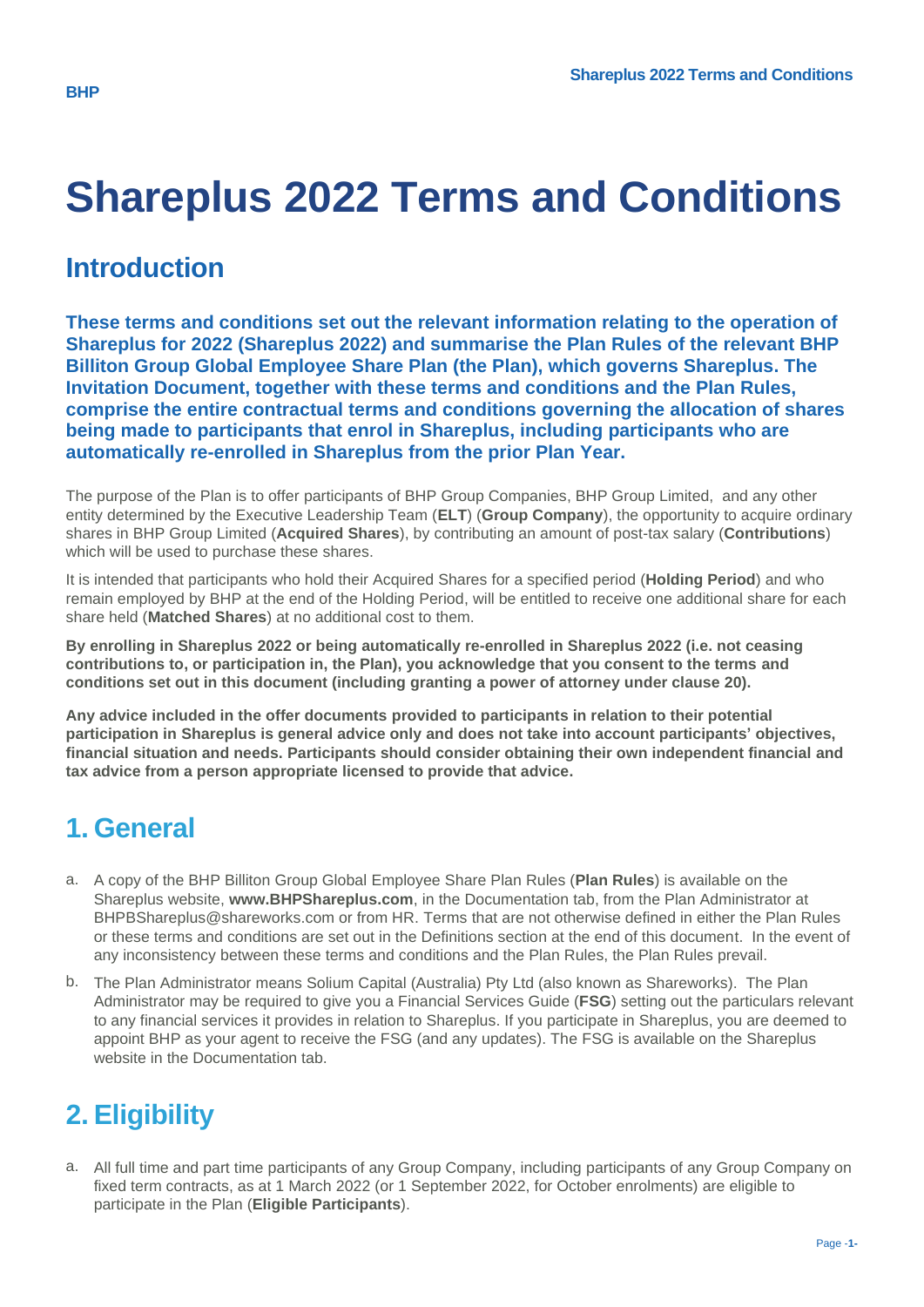b. A participant's eligibility to continue to participate in the Plan ends immediately upon the participant ceasing to be employed by a BHP Group Company.

## <span id="page-3-0"></span>**3. Plan and Stock Exchange**

The securities that are purchased under the Plan are fully paid ordinary shares in the capital of BHP. The issuer of the securities will depend on the participant's employing location and/or company, as follows:

| <b>Employing Location</b>                                          | <b>Stock Exchange</b>                |
|--------------------------------------------------------------------|--------------------------------------|
| Limited – not located in the USA, Mexico or Trinidad and<br>Tobago | Australian Securities Exchange (ASX) |
| Limited – located in the USA, Mexico or Trinidad and Tobago        | New York Stock Exchange (NYSE)       |

It is important that Acquired Shares and Matched Shares are purchased on the correct Stock Exchange for each participant. It will be the responsibility of each participant to ensure they have shares purchased on the correct Stock Exchange. BHP or the Plan Administrator will not be responsible, or provide compensation or be able to undo or transfer any shares that may have been purchased on the wrong Exchange.

#### <span id="page-3-1"></span>**4. Plan Year**

Shareplus 2022 will commence on 1 June 2022 and will cease on 31 May 2023. The final quarterly purchase of Acquired Shares will be at the end in June 2023.

#### <span id="page-3-2"></span>**5. Enrolment**

There will be one enrolment period during the plan year. BHP may choose to provide additional enrolment opportunities throughout the plan year. This will be at their discretion and is not guaranteed in any way.

- c. For eligible participants who are not automatically re-enrolled in Shareplus 2022, the Enrolment Period opens on 1 April 2022, and will close at midnight on 30 April 2022 in each location. Eligible Participants invited to participate but who fail to enrol by the applicable closing date will be precluded from participating, and will not be able to join until the next applicable Enrolment Period (subject to remaining eligible to join the Plan).
- d. Participants who were enrolled in Shareplus 2021 will be automatically re-enrolled in Shareplus 2022, and will continue to be automatically re-enrolled for any subsequent Plan Years in which Shareplus operates, unless they otherwise notify the Plan Administrator of their intention to cease contributions to, or participation in, the Plan.
- e. As part of the enrolment process, participants are required to nominate an annual Contribution amount they wish to make for each Plan Year.

#### <span id="page-3-3"></span>**6. Invitations**

- a. Invitations for the Enrolment Period will be sent to all eligible participants with an email address recorded with the Plan Administrator.
- b. Eligible participants who do not have an email address recorded with the Plan Administrator can enrol online or via phone with the Plan Administrator during the Enrolment Period. These Eligible Participants will receive further information on how to enrol from their local HR.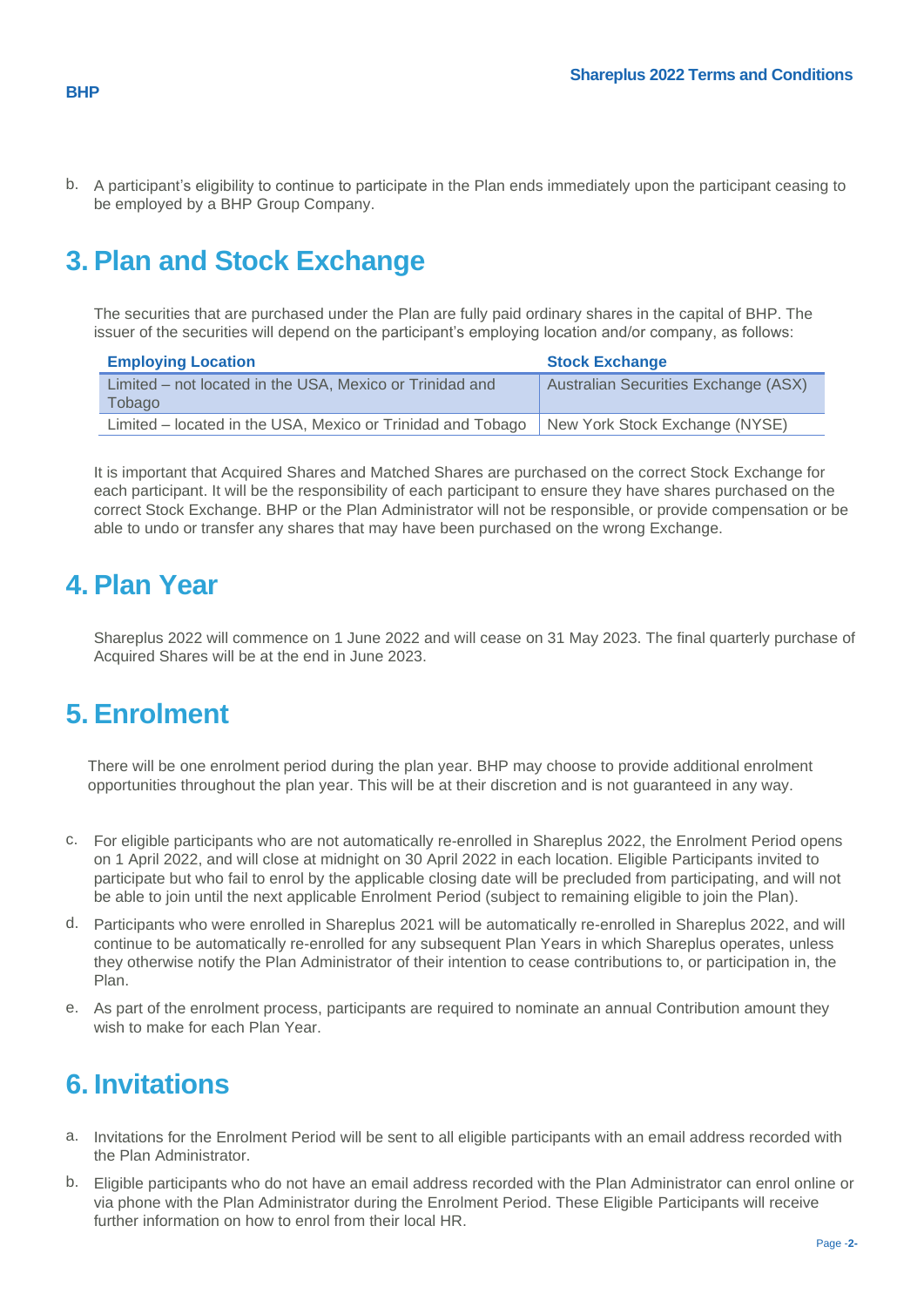- f. Participation in the Plan is on a voluntary basis. Eligible Participants who would be automatically re-enrolled in Shareplus 2022 (based on their participation in Shareplus 2021) must decide whether they wish to continue their contributions into the Plan. Participants who enrol in Shareplus 2022 must decide whether they wish to make any contributions into the Plan and the amount they wish to contribute.
- g. Details about how Eligible Participants can enrol and re-enrol in Shareplus 2022 is provided in the Invitation email sent from the Plan Administrator or can be obtained via the Shareplus website or directly over the phone from the Plan Administrator for those Eligible Participants without email addresses/internet access.

## <span id="page-4-0"></span>**7. Contributions**

- a. Eligible Participants can nominate to contribute between the minimum annual contribution amount of USD 200 and the maximum annual contribution amount of USD 5,000, or equivalent value in the participant's base salary currency.
- b. The equivalent contribution values for the Plan Year in each payroll currency will be calculated using the closing exchange rate on the first business day of February 2022.
- c. Eligible Participants who are automatically re-enrolled in Shareplus will continue to contribute the same amount of after-tax salary as what they contributed in the prior year, unless they otherwise notify the Plan Administrator of a different contribution amount during the Enrolment Period, and/or unless the contribution amount has to be adjusted down due to a change in the exchange rate.
- d. An Eligible Participant's nominated contribution amount will be deducted from their after-tax salary at each relevant pay period, and will be paid via payroll to the Plan Administrator. By participating in the Plan, participants agree to the salary deductions. Alternative arrangements will be made in those jurisdictions which prohibit payroll deductions.
- e. Contribution deductions from after-tax salary for Shareplus 2022 will commence in the June 2022 pay period and will be in the participant's base salary currency. Prior to the purchase of Acquired Shares, the Plan Administrator will convert Contributions, where required, into one of two Plan currencies: USD or AUD (depending on the relevant Stock Exchange the shares are being purchased on).
- f. Contributions will be held and used by the Plan Administrator to purchase Acquired Shares (ordinary BHP shares). Subject to requirements under any applicable legislation (e.g. ASIC Class Order), participants have no entitlement to any interest or benefit earned on the contributions. Interest or other benefits accrued on contributions may be used for the purposes of paying expenses related to the operation of the Plan.
- g. BHP or the Plan Administrator will not be responsible or provide compensation in respect of any Contributions that are missed or Acquired Shares not purchased in the event of a participant relocating and moving payrolls.

#### <span id="page-4-1"></span>**8. Purchase Dates**

The Plan Administrator will use the accrued contributions to purchase Acquired Shares on four Purchase Dates during the Plan Year: September, December, March and June. Each purchase will use the preceding three months' of Contributions.

#### <span id="page-4-2"></span>**9. Acquired Shares**

- a. Acquired Shares will be purchased at the prevailing market price of BHP's ordinary shares at the time of purchase on each relevant Stock Exchange (ASXor NYSE).
- b. The number of Acquired Shares that will be purchased will be determined on the relevant Purchase Dates. Only a whole number of ordinary shares will be purchased. Any balance of contributions will be dealt with in accordance with clause 15 below.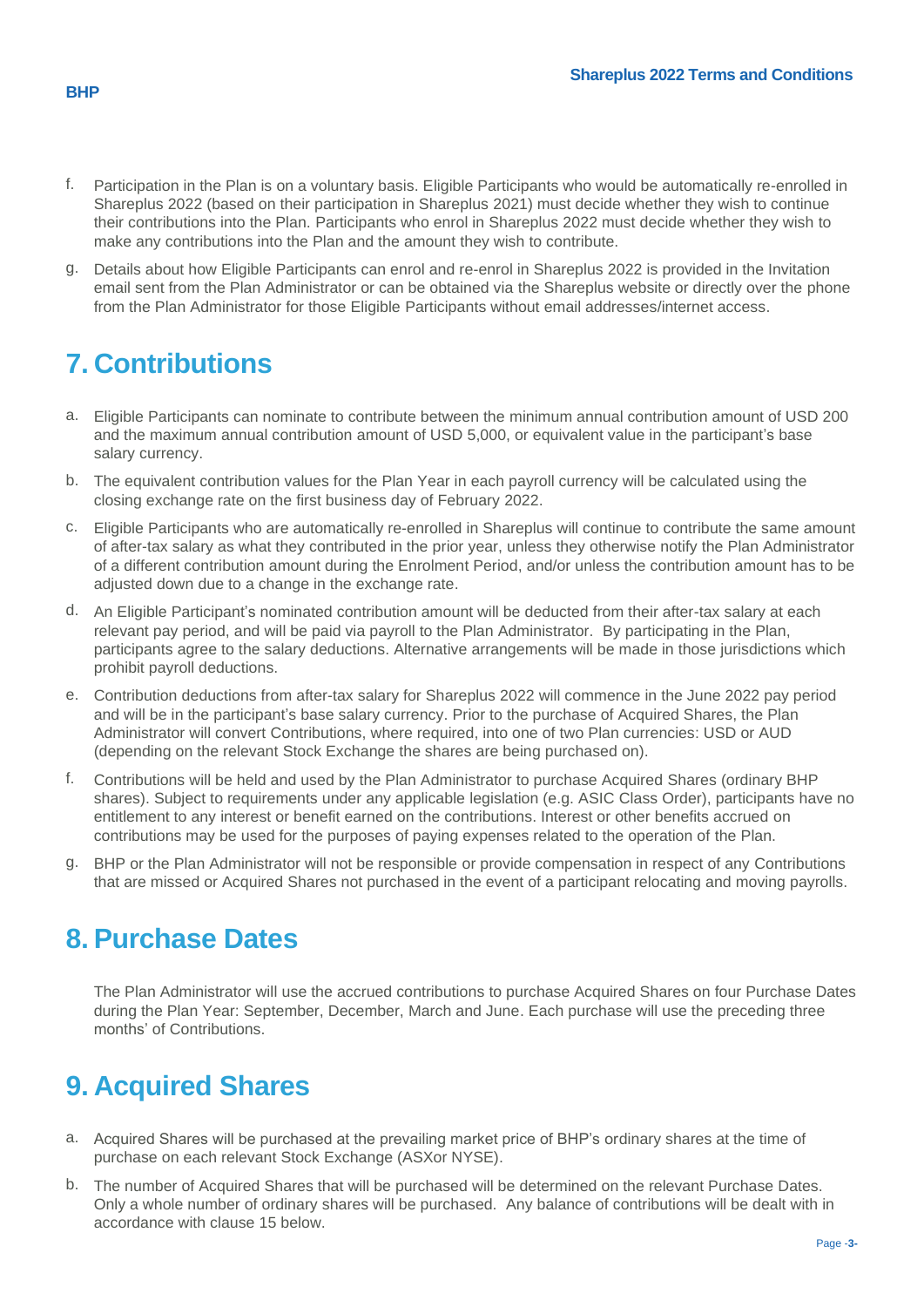- c. Any Acquired Shares purchased will be held by the Plan Administrator in the name of each participant.
- d. Participants will receive confirmation from the Plan Administrator that Acquired Shares have been purchased following each Purchase Date.

## <span id="page-5-0"></span>**10. Holding Period (also known as Qualification Period)**

The Holding Period will commence on 1 April 2022 and will end on the first practicable date after 6 April 2025. The duration of the Holding Period may be reduced for Leavers (clause 18).

## <span id="page-5-1"></span>**11. Matched Shares to Acquired Shares**

- a. At the end of the Holding Period, participants must remain employed by a BHP Group Company and continue to hold all or some of their Acquired Shares with the Plan Administrator (these are known as the Matching Conditions).
- b. For every Acquired Share held, participants will be entitled to receive one Matched Share, subject to the Matching Conditions being met.
- c. Matched Shares will be allocated as soon as practicable after the end of the Holding Period. Participants will be notified by the Plan Administrator when the allocation of Matched Shares has been completed and will be able to view the balance of their Acquired Shares and Matched Shares on the Plan Administrator's website.

Following the allocation of Matched Shares, participants can choose to hold on to, sell via the Plan Administrator or transfer their shares to a registered stockbroker (if this facility is offered by the Plan Administrator) or to the relevant share registry as an issuer sponsored shareholding (or similar arrangement depending on the Stock Exchange).

#### <span id="page-5-2"></span>**12. Sale of Acquired Shares and Matched Shares**

- a. Participants are free to sell their Acquired Shares during the Holding Period subject to compliance with *Our Requirements for Securities Dealing* standard. If a participant sells all or a proportion of their Acquired Shares before the end of the Holding Period they will lose their entitlement to receive Matched Shares in relation to the Acquired Shares they have sold.
- b. Participants will be free to sell any Matched Shares once they have been allocated, subject to compliance with *Our Requirements for Securities Dealing* standard.

## <span id="page-5-3"></span>**13. Tax withholding**

- a. If any Group Company or other person (i.e. the Plan Administrator) is obliged, or reasonably believes they have an obligation, as a result of or in connection with the purchase of any Acquired Shares; the allocation of any Matched Shares; or the payment of an amount equivalent to an Acquired Share or Matched Share, to account for income tax or employment taxes under any wage, withholding or other arrangements or for any other tax, social security contributions or levy or charge of a similar nature, then that Group Company or person is entitled to be paid or reimbursed (at the election of the Group Company or other person) by the participant for the amounts so paid or payable.
- b. Where this applies, the Group Company or the Plan Administrator is not obliged to pay the relevant amount or issue, transfer or allocate the relevant Shares to the participant unless the Group Company or other person is satisfied that arrangements have been made for payment or reimbursement (as decided by the Group Company or other person). To the extent permitted by law, at the discretion of the Group Company the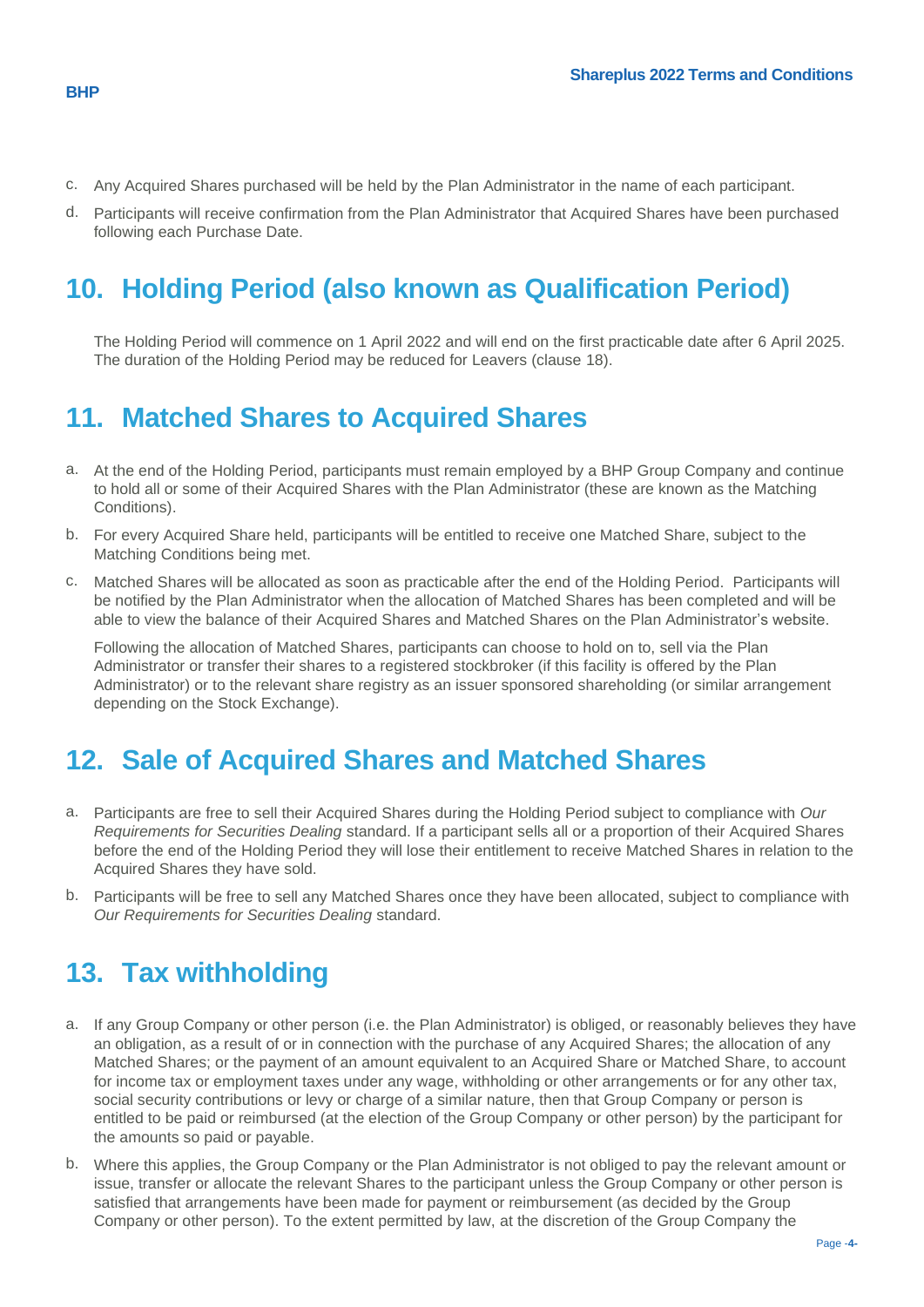payment or reimbursement of these tax amounts may be funded through the sale of Acquired Shares or Matched Shares pursuant to the power of attorney in clause 20.

c. Tax implications of Acquiring shares or receiving Matched shares will vary depending on the country and participant's personal circumstances. Summary tax information for each country is available from the Plan Administrator. It is recommended that participants consult with their personal financial and tax advisor to understand individual tax implications of participating in the plan.

## <span id="page-6-0"></span>**14. Voting, dividends and other shareholder entitlements**

- a. Acquired Shares will hold voting rights which may be exercised by participants from the relevant date of acquisition (i.e. the date on which the shares are acquired on behalf of participants are allocated to participants). Participants will also be entitled to receive dividends and participate in capital reorganisations and bonus issues in respect of the record date after the relevant Purchase Date.
- b. For Matched Shares, participants will only become entitled to vote, receive dividends and participate in capital reorganisations and bonus issues in respect of the record date after the Allocation Date.

#### <span id="page-6-1"></span>**15. Residual contribution balances**

- a. Residual contribution balances may consist of refund amounts (contribution amounts not yet converted into the Plan currency and/or not yet used to purchase Acquired Shares) and residual amounts (the balance of contributions after a purchase of Acquired Shares, in the Plan currency).
- b. Any residual contribution balances that remain:
	- i. at the end of the Plan Year will be carried forward to the next Plan Year;
	- ii. after the last purchase in respect of participants who leave during the Plan Year, or cease contributions to the Plan during the Plan Year, will be paid to the participant as soon as practicable after the Plan Administrator has been advised of the leaving event or the cessation of contributions to the Plan; and
	- iii. in respect of participants who decide not to enrol in the next Plan Year will be paid to the participant as soon as practicable after the end of the Plan Year.
- c. These balances are paid into the participant's bank account either directly from the Plan Administrator or by the Plan Administrator transferring the balance to the relevant payroll for payment as soon as practicable.

#### <span id="page-6-2"></span>**16. Financial assistance**

- a. BHP will not provide any financial assistance, or pay or loan any funds to participants to purchase the Acquired Shares.
- b. It is important to understand that share prices can go down as well as up and exchange rates can vary. Participants should consider carefully whether to participate in Shareplus and BHP cannot advise participants whether or not to participate in the Plan.

#### <span id="page-6-3"></span>**17. Leaver Provisions**

a. Participants who cease to be employed by a BHP Group Company during the Holding Period will no longer be eligible to participate in the Plan.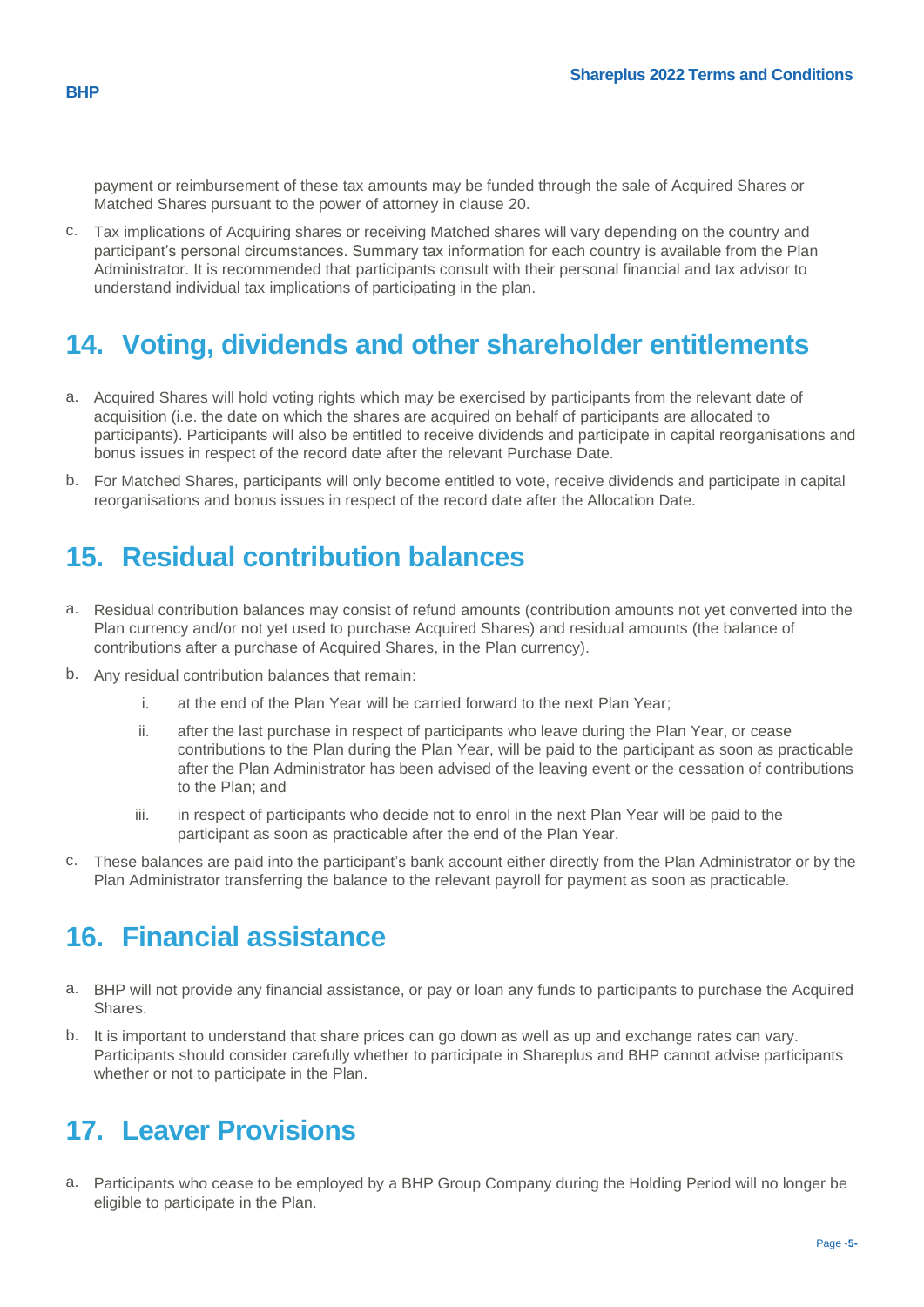- **BHP**
- b. A participant's eligibility to receive Matched Shares will depend on their reason for leaving, as follows:

| <b>Reason</b>                                                                    | <b>Treatment of Matched Shares</b>                              |  |
|----------------------------------------------------------------------------------|-----------------------------------------------------------------|--|
| Resignation / Termination / Dismissal for cause or Without<br>Cause <sup>*</sup> | No entitlement to any Matched Shares                            |  |
| Natural end of fixed term contract within the Holding Period                     |                                                                 |  |
| Death** / Disability / Serious injury / Illness                                  | Entitlement to 100% of Matched Shares                           |  |
| Redundancy / Retrenchment / Retirement***                                        |                                                                 |  |
| Business sale                                                                    |                                                                 |  |
| Ending employment for any other reason                                           | The treatment of Matched Shares is at the<br>discretion of BHP. |  |

\* 'Without Cause' is defined by legislation in Canada and only applicable to employees employed in Canada.

\*\* Special conditions apply to a participant's Acquired Shares and conditional rights to Matched Shares in the event of their death.

\*\*\* Includes fixed term contracts ended early by BHP.

- c. Subject to clause 18(b), where a participant ceases employment during the Holding Period and is eligible to receive Matched Shares, any applicable Matched Shares will be allocated as soon as practicable after the participant leaves BHP. The Matched Shares and the Acquired Shares will remain in the participant's Shareplus account for a period of up to six months (or any other period as determined by BHP) after date of cessation. During that period the participant can sell their Shares or arrange for them to be transferred to a registered stockbroker (if this facility is offered by the Plan Administrator) or to the relevant share registry as an issuer sponsored shareholding (or similar arrangement depending on the Stock Exchange) in their own name. If the participant takes no action during the six month period (or any other period as determined by BHP), the Shares will be automatically moved to the relevant share registry in their name. The Company will sell sufficient Matched Shares to cover any mandatory taxes/social security charges triggered by the allocation of the Matched Shares, as outlined in clause 13.
- d. If a participant dies during the Holding Period, the Company will allocate any applicable Matched Shares as soon as practicable and the Company may choose to make a cash payment into the participant's payroll bank account in lieu of any Acquired Shares or Matched Shares received in relation to Shareplus. If the Company chooses to make a cash payment, the Company may sell both the Acquired Shares and Matched Shares to assist with the funding of the cash payment. The value of the cash payment will be the value of the participant's Acquired Shares, Matched Shares and conditional rights to receive Matched Shares (that the participant becomes entitled to on cessation of their employment) using the price of BHP shares on the date of death or price achieved from the sale of the underlying Acquired Shares and Matched Shares, whichever is greater, less any taxes required to be withheld on sale or through payroll.
- e. The participant grants the power of attorney in clause 20 to give effect to this clause 17.
- f. Further on cessation of employment, any residual contribution balances will be dealt with in accordance with clause 15.

## <span id="page-7-0"></span>**18. Costs and charges**

All costs and charges associated with the administration of the plan will be borne by BHP unless advised otherwise, with the exception of Income Tax and Capital Gains Tax and costs associated with sale of shares which are the participant's responsibility.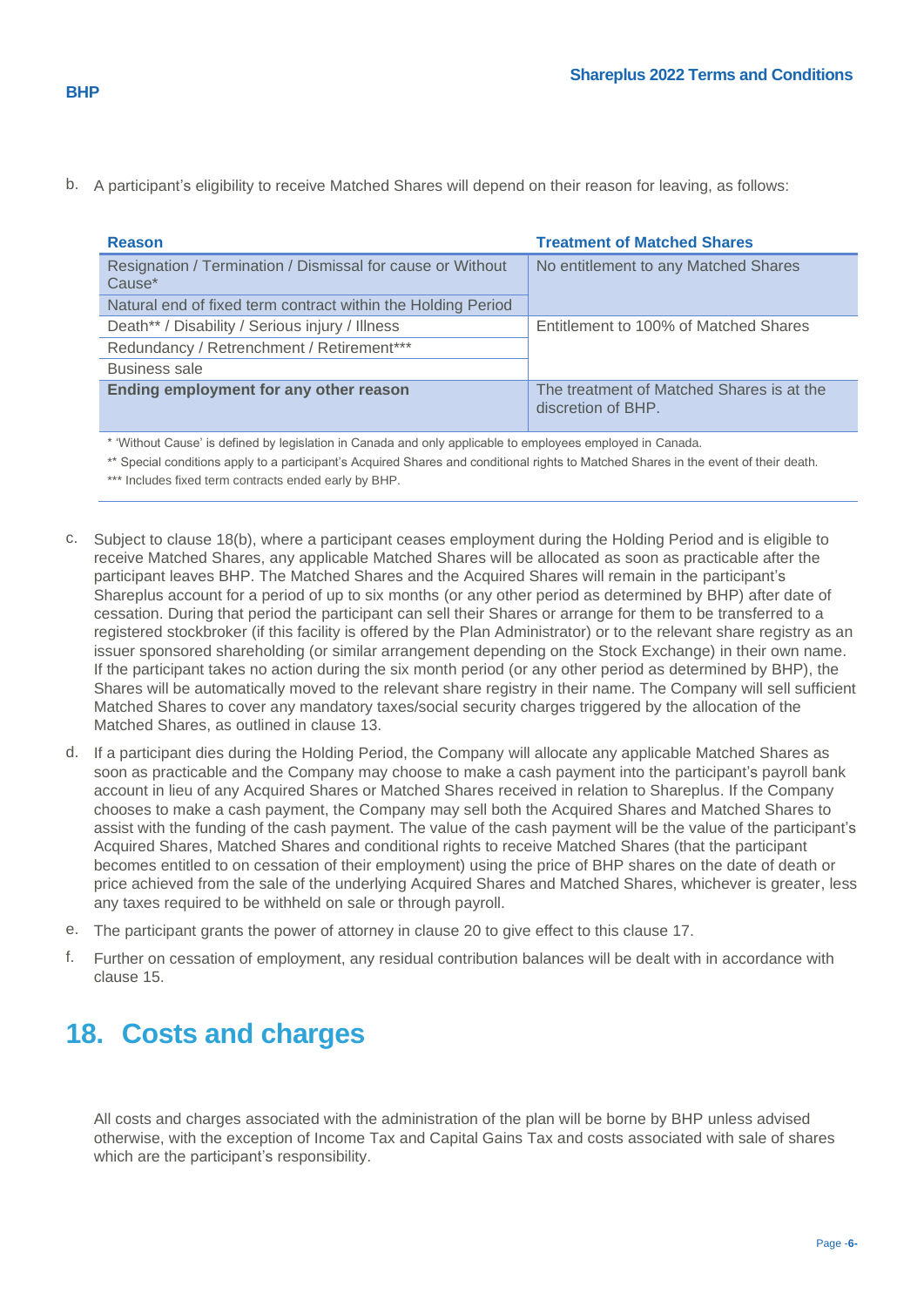#### <span id="page-8-0"></span>**19. Miscellaneous**

- a. If there is any dispute as to the interpretation of the Plan, the decision of the BHP Board is final and shall be binding on all persons. The Board has absolute and unfettered discretion to act or refrain from acting under the Plan Rules or concerning the Plan or any Shares allocated under the Plan; and in exercising any power or discretion concerning the Plan or any shares allocated under the Plan.
- b. The market share price for BHP shares is available at any time on the internet at [www.BHP.com.](http://www.bhp.com/) Alternatively, participants may request details of the market share price from the Plan Administrator and that information will be provided to a participant within a reasonable time.

#### <span id="page-8-1"></span>**20. Power of attorney**

- a. By enrolling in the Plan, each participant irrevocably appoints the members of the BHP Remuneration Committee (and their delegates and nominees from time to time) to be the participant's attorney for the purposes of the Plan and authorises the attorney(s) to:
	- i. sell, transfer, dispose of, or otherwise deal with any Acquired Shares or Matched Shares held by the participant, to give effect to the provisions of the Plan;
	- ii. prepare, amend, settle and execute any documents (including share transfers) on the participant's behalf to give effect to the provisions of the Plan and the terms and conditions attaching to the participant's Acquired Shares and Matched Shares;
	- iii. do any other thing that the attorney believes is necessary or expedient to give effect to the provisions of the Plan and the terms and conditions attaching to the participant's Acquired Shares and Matched Shares; and
	- iv. appoint an agent to do any of the things referred to above.
- b. By enrolling in the Plan, the participant acknowledges that the power of attorney is given for valuable consideration.

## <span id="page-8-2"></span>**21. Contracts of employment and other employment rights**

- a. Neither the establishment of the Plan, nor the granting of the right to purchase shares under the Plan, nor the payment of any benefits shall be held or construed to confer upon any participant any legal right to continue to be eligible to participate in this Plan or of continued employment regardless of the length of time they have been granted benefits under the Plan.
- b. The rights and obligations of a participant under the terms of his or her office, employment or contract with a Group Company are not affected by his or her participation in the Plan. The Plan Rules do not form part of, and will not be incorporated into, any contract of a participant.

## <span id="page-8-3"></span>**22. Privacy and Data protection**

- a. BHP (and the persons or entities it engages in connection with the fulfilment of its obligations under this Plan) will use its best endeavours to handle all personal data in a confidential manner and will take all reasonable steps to make such handling secure and safe. In some cases it will be necessary for BHP to engage third parties in connection with the fulfilment of its obligations under this Plan.
- b. By participating in the Plan participants understand that: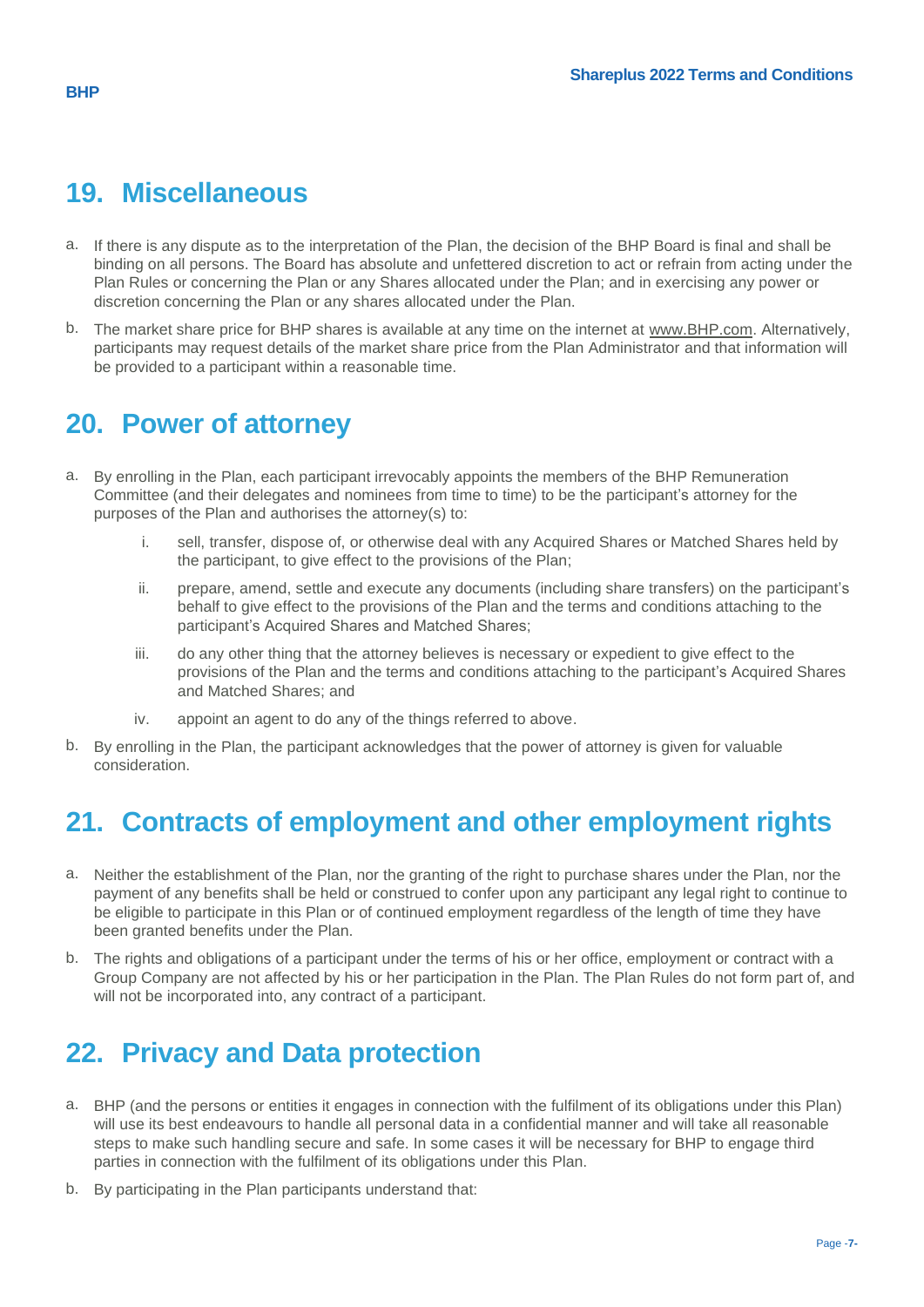- i. BHP is satisfied that such third parties are under an obligation to apply the same technical and organisational security measures to the data processing function as BHP would use. Accordingly, participants' personal data will be obtained and processed only for the purposes set out in this Plan and will not be processed further in any manner incompatible with those purposes.
- ii. If they wish to raise an issue relating to their personal data or data protection, they are to take the matter up first with BHP.
- iii. The rights that they have under this Plan do not affect any rights that they may have under national legislation or any other rules or regulations.
- c. For the purposes of this Plan, participants consent to the processing of personal data relating to them by BHP, by the Plan Administrator and such other persons or entities engaged by said parties. To assist the Plan Administrator in carrying out its services and obligations under the Plan, this consent includes BHP providing the Plan Administrator with any participant information it holds for payroll purposes, such as participant contact information (email and telephone), bank account details and identification numbers with tax authorities.

## <span id="page-9-0"></span>**23. Cash Plan**

- a. In countries where it is not possible or practical for participants to acquire or receive shares under Shareplus, a cash plan will be operated (called "Cashplus"). All participants who are located in the relevant country and who enrol in Shareplus will participate in the cash plan.
- b. Any Contributions paid over to the Plan Administrator will be held until a cash payment is required to be made.
- c. Instead of purchasing shares, the Plan Administrator will calculate how many shares could have been purchased and award the participant the equivalent number of Acquired Units.
- d. Acquired Units may be cashed in during the Holding Period. However, if all or a proportion of the Acquired Units are cashed in, the participant will lose the right to receive the Matched Units. The ratio will be one Matched Unit for every Acquired Unit, subject to the Matching Conditions.
- e. At the end of the Holding Period, the Plan Administrator will calculate the equivalent amount of Acquired Units and Matched Units and make a payment to the participant in local currency via local payroll.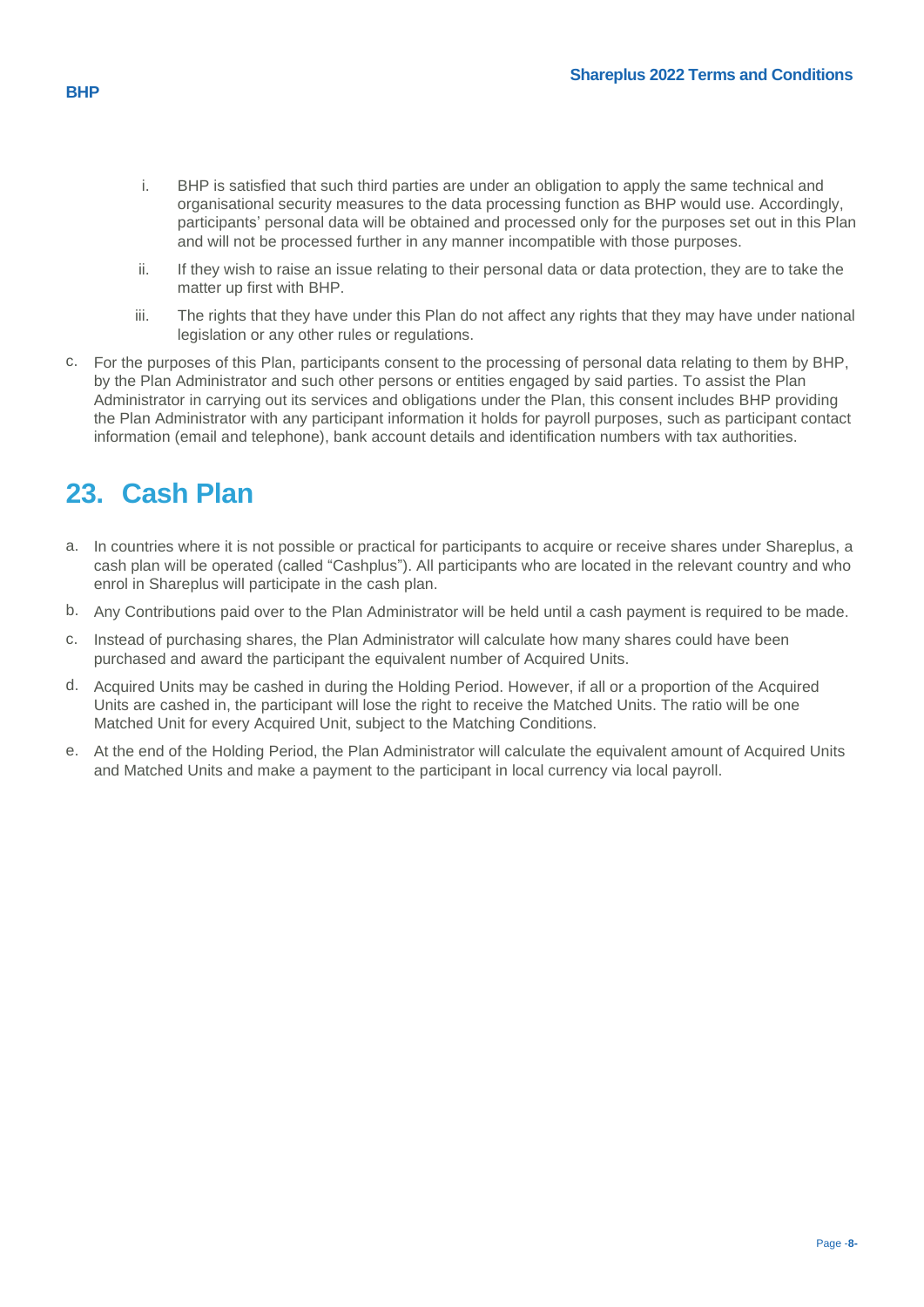## <span id="page-10-0"></span>**24. Specific country terms**

Some countries have specific additional requirements in respect of participant share plans. Where relevant, participants who are located in the following countries must adhere to these additional requirements, and by participating they agree not to breach the requirements.

| <b>Country</b>     | <b>Requirement</b>                                                                                                                                                                                                                                                                                                                                                                                                                                                                                                                                                                                                                                                                                                                                                                                                                                       |
|--------------------|----------------------------------------------------------------------------------------------------------------------------------------------------------------------------------------------------------------------------------------------------------------------------------------------------------------------------------------------------------------------------------------------------------------------------------------------------------------------------------------------------------------------------------------------------------------------------------------------------------------------------------------------------------------------------------------------------------------------------------------------------------------------------------------------------------------------------------------------------------|
| <b>Chile</b>       | Contributions must not exceed 15% of a participant's monthly salary.                                                                                                                                                                                                                                                                                                                                                                                                                                                                                                                                                                                                                                                                                                                                                                                     |
| China              | All sale proceeds (whether related to withholding tax obligations or otherwise), dividend income<br>and refund monies will be paid to the China SAFE bank account and disbursed to employees as<br>per the China SAFE regulations. On leaving BHP approximately six months after your leaving<br>date your shares will be sold via the Share Registry. You are not able to transfer your shares to<br>broker or any other registry during this time. Sale proceeds and any other outstanding monies<br>will be remitted through to the China SAFE bank account for payment to the employee. Note<br>that purchases and proceeds (sale or dividend) may be delayed as yearly China SAFE<br>approvals are sought.                                                                                                                                          |
| <b>Malaysia</b>    | For participants who earn a monthly salary less than MYR 2000, contributions must not exceed<br>50% of their monthly salary.                                                                                                                                                                                                                                                                                                                                                                                                                                                                                                                                                                                                                                                                                                                             |
| <b>Philippines</b> | A taxing point will arise in the Philippines when the Matched Shares vest to a participant. The<br>applicable tax regime, income tax or Fringe Benefits Tax (FBT) will depend on the classification<br>of the participant.<br>If the participant is a supervisory / managerial employee, the Matched Shares will be subject to<br>FBT – a tax due by BHP as an employer. No individual income tax would apply to the participant<br>at the vesting. A supervisory / managerial employee is generally someone with vested powers to<br>execute management policies or recommend managerial actions (e.g. they can hire, transfer,<br>suspend, lay-off, recall, discharge or discipline employees).<br>If the participant is a rank and file employee, the participant will be subject to individual income<br>tax upon the vesting of the Matched Shares. |
| <b>Singapore</b>   | Singapore employees covered under the Singapore Employment Act (CAP 91) that voluntarily<br>enrol in the Shareplus plan, must explicitly acknowledge their understanding and consent to<br>allow BHP to process after-tax salary deductions from their pay.<br>Employees are entitled to withdraw this consent without penalty, by selecting "Cease<br>Contributions" in Shareworks. This must be completed online. This will cause deductions and<br>therefore participation in Shareplus to cease, per the standard process.<br>The total salary deductions in a month shall not exceed 50% of your salary as specified in<br>Section 32 of the Employment Act.                                                                                                                                                                                        |